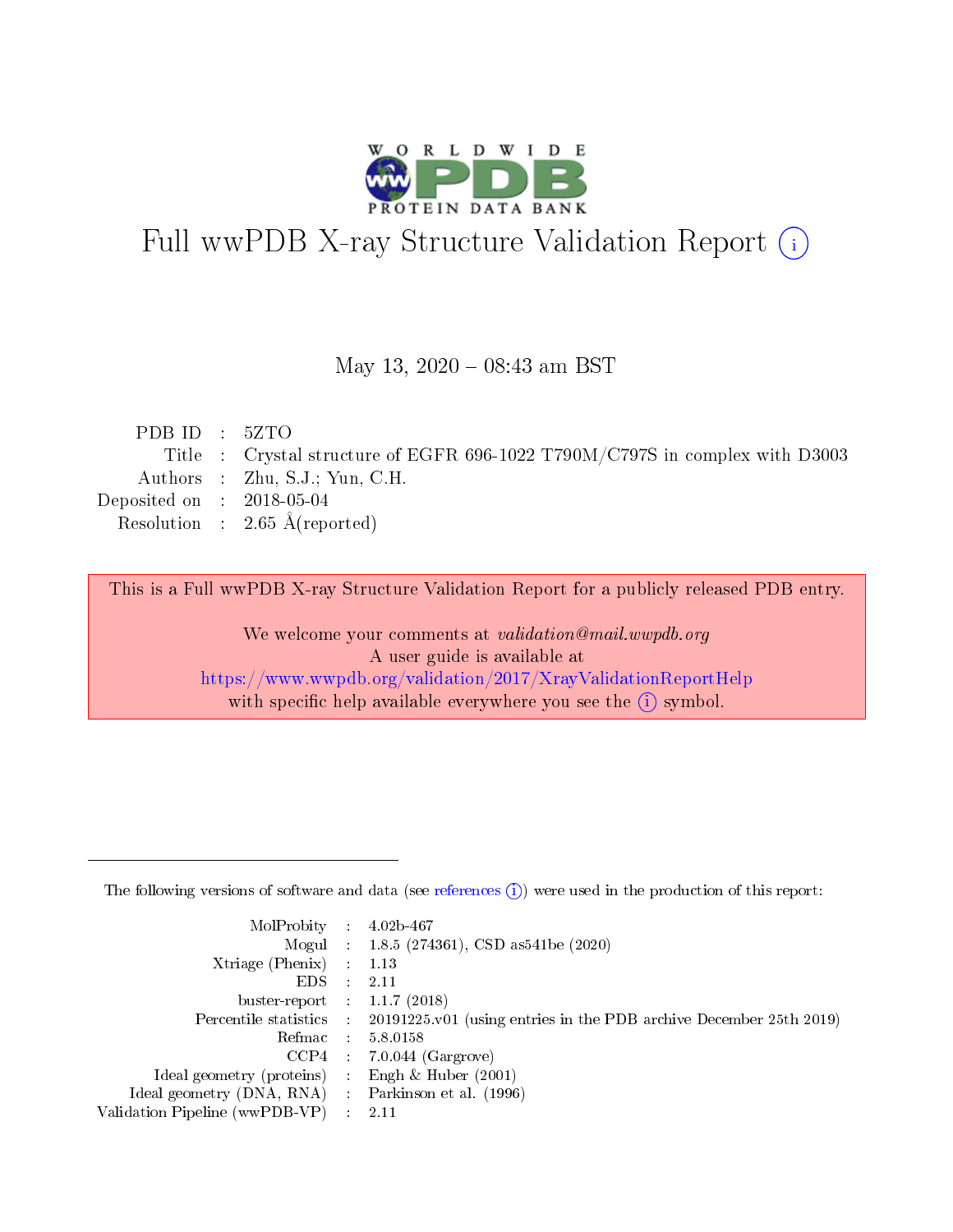# 1 [O](https://www.wwpdb.org/validation/2017/XrayValidationReportHelp#overall_quality)verall quality at a glance  $(i)$

The following experimental techniques were used to determine the structure: X-RAY DIFFRACTION

The reported resolution of this entry is 2.65 Å.

Percentile scores (ranging between 0-100) for global validation metrics of the entry are shown in the following graphic. The table shows the number of entries on which the scores are based.



| Metric                | Whole archive<br>$(\#\mathrm{Entries})$ | Similar resolution<br>$(\#\text{Entries}, \text{resolution range}(\textup{\AA}))$ |
|-----------------------|-----------------------------------------|-----------------------------------------------------------------------------------|
| $R_{free}$            | 130704                                  | 1426 (2.66-2.62)                                                                  |
| Clashscore            | 141614                                  | 1472 (2.66-2.62)                                                                  |
| Ramachandran outliers | 138981                                  | $1446(2.66-2.62)$                                                                 |
| Sidechain outliers    | 138945                                  | 1446 (2.66-2.62)                                                                  |
| RSRZ outliers         | 127900                                  | 1408 (2.66-2.62)                                                                  |

The table below summarises the geometric issues observed across the polymeric chains and their fit to the electron density. The red, orange, yellow and green segments on the lower bar indicate the fraction of residues that contain outliers for  $>=3, 2, 1$  and 0 types of geometric quality criteria respectively. A grey segment represents the fraction of residues that are not modelled. The numeric value for each fraction is indicated below the corresponding segment, with a dot representing fractions <=5% The upper red bar (where present) indicates the fraction of residues that have poor fit to the electron density. The numeric value is given above the bar.

| Mol | ${\bf Chain}$ | Length        | Quality of chain |     |  |     |  |
|-----|---------------|---------------|------------------|-----|--|-----|--|
|     |               |               | 4%               |     |  |     |  |
|     |               | າາ 1<br>∙JU ⊥ | 66%              | 21% |  | 11% |  |

The following table lists non-polymeric compounds, carbohydrate monomers and non-standard residues in protein, DNA, RNA chains that are outliers for geometric or electron-density-fit criteria:

|  |                                                                                           |  |  | Mol   Type   Chain   Res   Chirality   Geometry   Clashes   Electron density |
|--|-------------------------------------------------------------------------------------------|--|--|------------------------------------------------------------------------------|
|  | $\begin{array}{c cccc}\n1 & 3 & \vert & CL & \vert & A & \vert 1102 & \vert\n\end{array}$ |  |  |                                                                              |

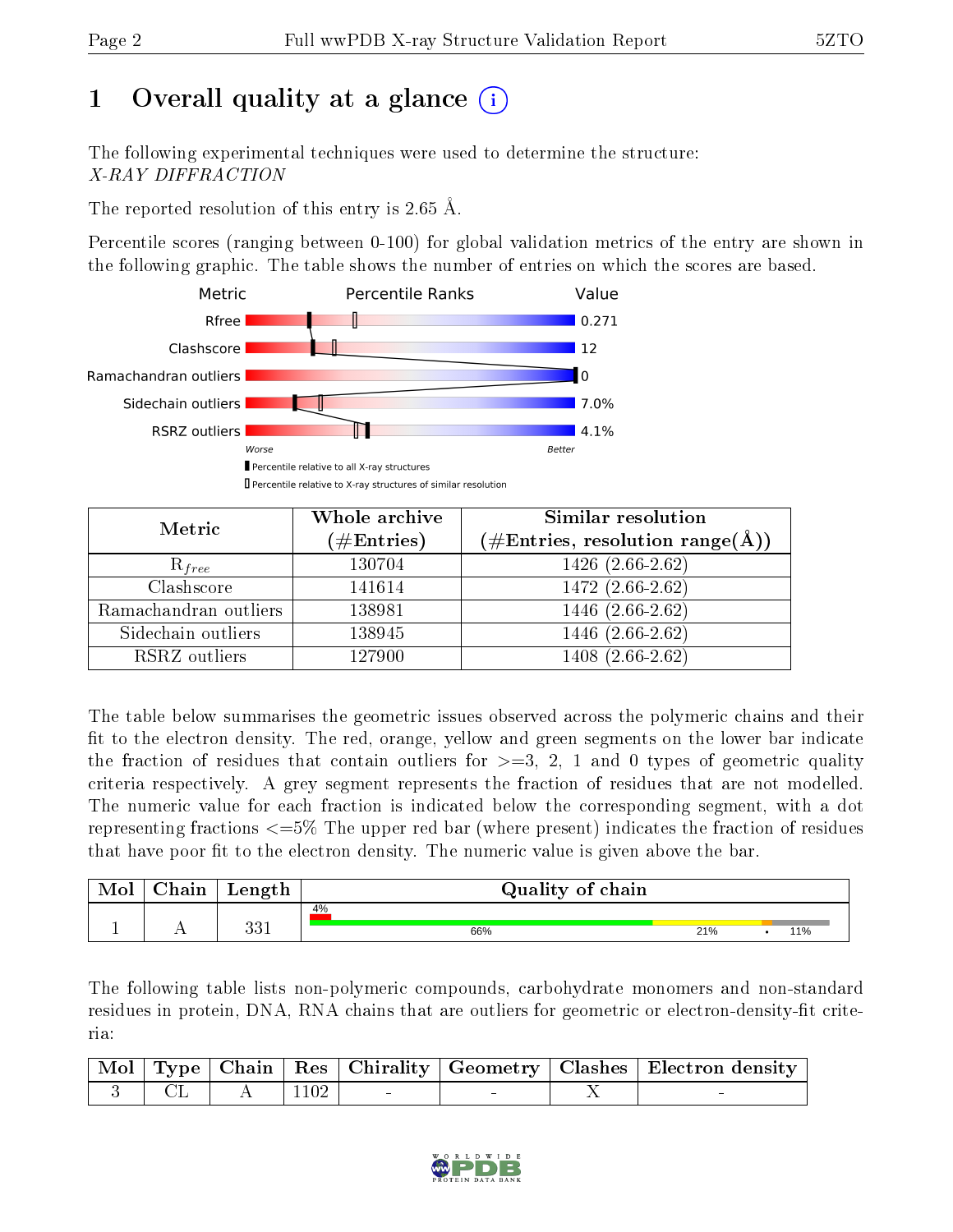# 2 Entry composition  $\left( \cdot \right)$

There are 4 unique types of molecules in this entry. The entry contains 2351 atoms, of which 0 are hydrogens and 0 are deuteriums.

In the tables below, the ZeroOcc column contains the number of atoms modelled with zero occupancy, the AltConf column contains the number of residues with at least one atom in alternate conformation and the Trace column contains the number of residues modelled with at most 2 atoms.

Molecule 1 is a protein called Epidermal growth factor receptor.

| Mol | Chain   Residues | Atoms               |        |       | $\mid$ ZeroOcc $\mid$ AltConf $\mid$ Trace $\mid$ |  |  |  |
|-----|------------------|---------------------|--------|-------|---------------------------------------------------|--|--|--|
|     | 294              | $\rm Total$<br>2268 | 1457 - | - 373 | 421                                               |  |  |  |

There are 6 discrepancies between the modelled and reference sequences:

| Chain | Residue | Modelled   | Actual     | Comment             | Reference               |
|-------|---------|------------|------------|---------------------|-------------------------|
|       | 692     | <b>GLY</b> |            | expression tag      | <b>UNP P00533</b>       |
|       | 693     | <b>ALA</b> |            | expression tag      | $\overline{UNP P00533}$ |
|       | 694     | <b>MET</b> |            | expression tag      | <b>UNP P00533</b>       |
|       | 695     | <b>GLY</b> |            | expression tag      | UNP $\overline{P00533}$ |
|       | 790     | <b>MET</b> | <b>THR</b> | engineered mutation | $\overline{UNP}$ P00533 |
|       | 797     | SER.       | <b>CYS</b> | engineered mutation | UNP P00533              |

• Molecule 2 is N-{trans-4-[3-(2-chlorophenyl)-7-{[3-methyl-4-(4-methylpiperazin-1-yl)phe nyl]amino}-2-oxo-3,4-dihydropyrimido[4,5-d]pyrimidin-1(2H)-yl]cyclohexyl}propanamide (three-letter code: 9JO) (formula:  $\rm{C}_{33}H_{41}CIN_8O_2$ ).



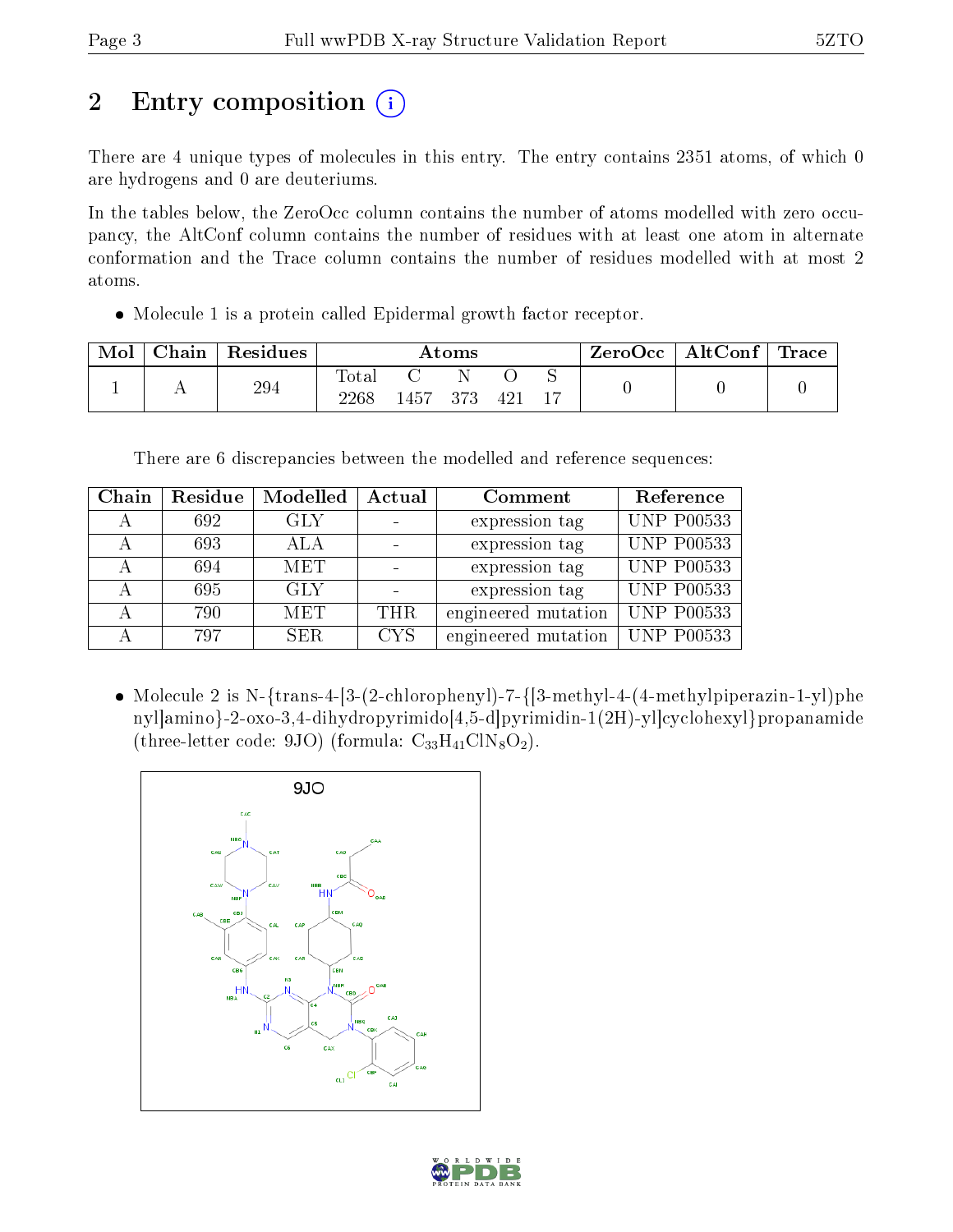| $\blacksquare$ Mol $\blacksquare$ | Chain   Residues | Atoms          |      |  |  |  | $ZeroOcc$   AltConf |  |
|-----------------------------------|------------------|----------------|------|--|--|--|---------------------|--|
|                                   |                  | Total C Cl N O |      |  |  |  |                     |  |
|                                   |                  |                | 33 - |  |  |  |                     |  |

Molecule 3 is CHLORIDE ION (three-letter code: CL) (formula: Cl).

|  | $\sqrt{\text{Mol}}$ Chain   Residues | – Atoms | $\vert$ ZeroOcc $\vert$ AltConf $\vert$ |  |
|--|--------------------------------------|---------|-----------------------------------------|--|
|  |                                      | Fotal   |                                         |  |

• Molecule 4 is water.

|  | $\text{Mol}$   Chain   Residues | Atoms | ZeroOcc   AltConf |
|--|---------------------------------|-------|-------------------|
|  | 90                              | Total |                   |

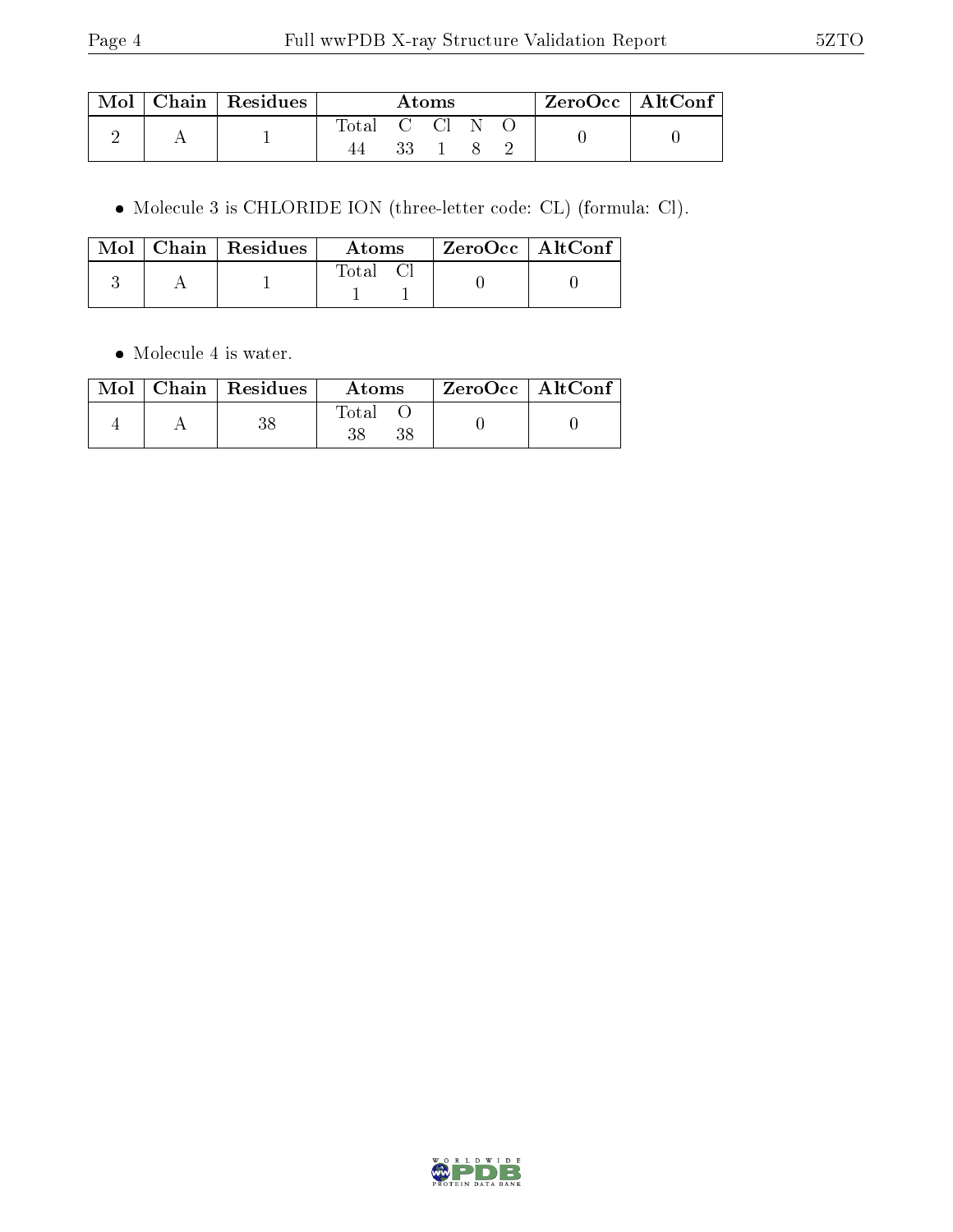# 3 Residue-property plots  $(i)$

These plots are drawn for all protein, RNA and DNA chains in the entry. The first graphic for a chain summarises the proportions of the various outlier classes displayed in the second graphic. The second graphic shows the sequence view annotated by issues in geometry and electron density. Residues are color-coded according to the number of geometric quality criteria for which they contain at least one outlier: green  $= 0$ , yellow  $= 1$ , orange  $= 2$  and red  $= 3$  or more. A red dot above a residue indicates a poor fit to the electron density (RSRZ  $> 2$ ). Stretches of 2 or more consecutive residues without any outlier are shown as a green connector. Residues present in the sample, but not in the model, are shown in grey.



• Molecule 1: Epidermal growth factor receptor

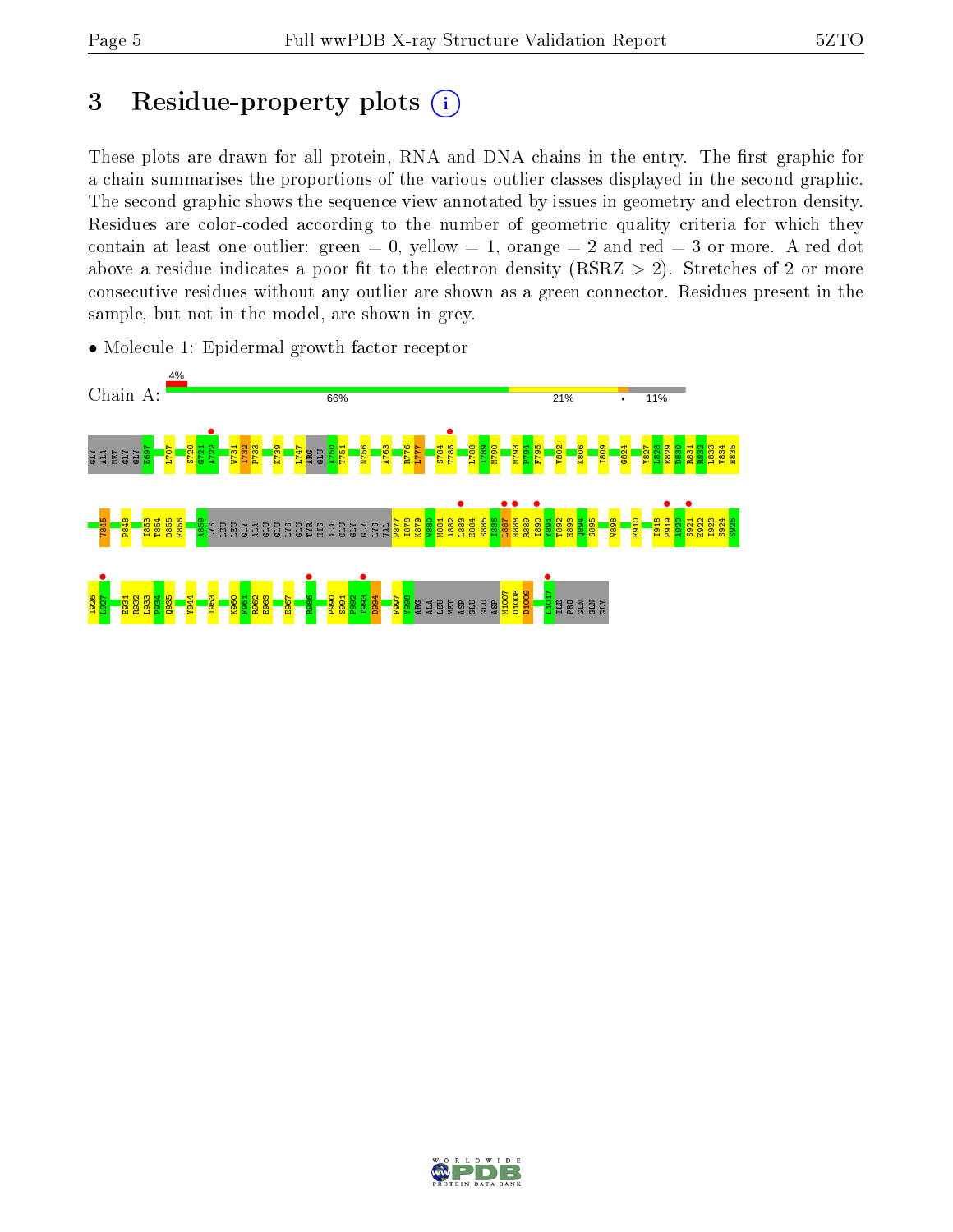# 4 Data and refinement statistics  $(i)$

| Property                                                             | Value                                           | Source     |
|----------------------------------------------------------------------|-------------------------------------------------|------------|
| Space group                                                          | I 2 3                                           | Depositor  |
| Cell constants                                                       | 148.73Å<br>148.73Å<br>148.73Å                   |            |
| a, b, c, $\alpha$ , $\beta$ , $\gamma$                               | $90.00^\circ$<br>$90.00^\circ$<br>$90.00^\circ$ | Depositor  |
| Resolution $(A)$                                                     | $-2.65$<br>47.03                                | Depositor  |
|                                                                      | 47.03<br>$-2.65$                                | <b>EDS</b> |
| % Data completeness                                                  | $100.0 (47.03 - 2.65)$                          | Depositor  |
| (in resolution range)                                                | $100.0 (47.03 - 2.65)$                          | <b>EDS</b> |
| $R_{merge}$                                                          | 0.13                                            | Depositor  |
| $\mathrm{R}_{sym}$                                                   | (Not available)                                 | Depositor  |
| $\sqrt{I/\sigma(I)} > 1$                                             | $2.22$ (at 2.65Å)                               | Xtriage    |
| Refinement program                                                   | PHENIX (1.12_2829: ???)                         | Depositor  |
|                                                                      | 0.231, 0.272                                    | Depositor  |
| $R, R_{free}$                                                        | 0.232<br>0.271<br>$\ddot{\phantom{a}}$          | DCC        |
| $\mathcal{R}_{free}$ test set                                        | 805 reflections $(5.01\%)$                      | wwPDB-VP   |
| Wilson B-factor $(A^2)$                                              | 62.2                                            | Xtriage    |
| Anisotropy                                                           | 0.000                                           | Xtriage    |
| Bulk solvent $k_{sol}(e/\mathring{A}^3)$ , $B_{sol}(\mathring{A}^2)$ | $0.34$ , 62.8                                   | <b>EDS</b> |
| L-test for twinning <sup>2</sup>                                     | $< L >$ = 0.50, $< L2$ = 0.33                   | Xtriage    |
| Estimated twinning fraction                                          | $0.031$ for $-l,-k,-h$                          | Xtriage    |
| $F_o, F_c$ correlation                                               | 0.93                                            | <b>EDS</b> |
| Total number of atoms                                                | 2351                                            | wwPDB-VP   |
| Average B, all atoms $(A^2)$                                         | 65.0                                            | wwPDB-VP   |

Xtriage's analysis on translational NCS is as follows: The largest off-origin peak in the Patterson function is 2.82% of the height of the origin peak. No significant pseudotranslation is detected.

<sup>&</sup>lt;sup>2</sup>Theoretical values of  $\langle |L| \rangle$ ,  $\langle L^2 \rangle$  for acentric reflections are 0.5, 0.333 respectively for untwinned datasets, and 0.375, 0.2 for perfectly twinned datasets.



<span id="page-5-1"></span><span id="page-5-0"></span><sup>1</sup> Intensities estimated from amplitudes.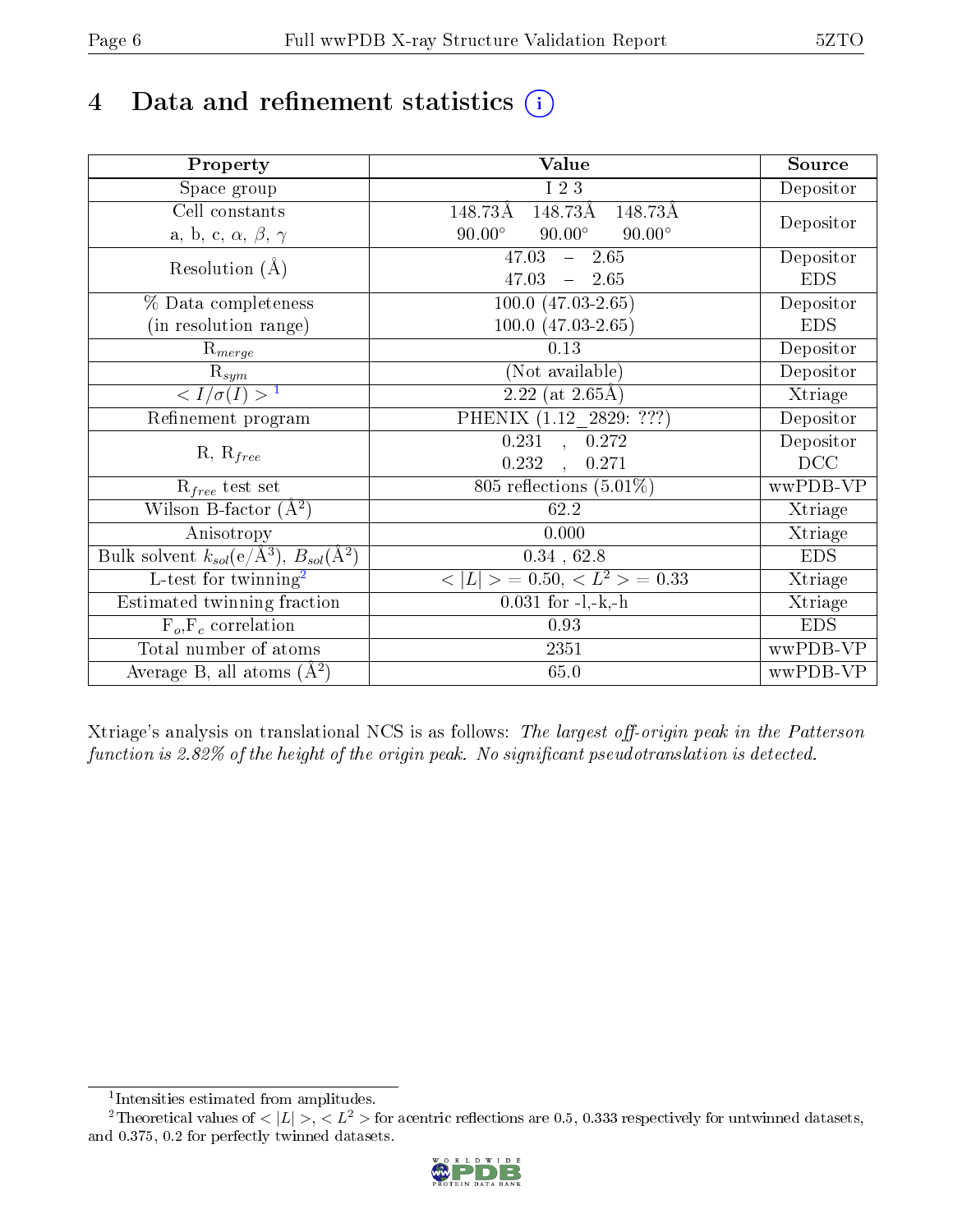# 5 Model quality  $(i)$

## 5.1 Standard geometry  $(i)$

Bond lengths and bond angles in the following residue types are not validated in this section: CL, 9JO

The Z score for a bond length (or angle) is the number of standard deviations the observed value is removed from the expected value. A bond length (or angle) with  $|Z| > 5$  is considered an outlier worth inspection. RMSZ is the root-mean-square of all Z scores of the bond lengths (or angles).

| $Mol$   Chain |      | Bond lengths                    | Bond angles |        |  |
|---------------|------|---------------------------------|-------------|--------|--|
|               |      | RMSZ $ #Z  > 5$ RMSZ $ #Z  > 5$ |             |        |  |
|               | 0.46 | 0/2317                          | 0.63        | 0/3154 |  |

There are no bond length outliers.

There are no bond angle outliers.

There are no chirality outliers.

There are no planarity outliers.

### 5.2 Too-close contacts  $(i)$

In the following table, the Non-H and H(model) columns list the number of non-hydrogen atoms and hydrogen atoms in the chain respectively. The H(added) column lists the number of hydrogen atoms added and optimized by MolProbity. The Clashes column lists the number of clashes within the asymmetric unit, whereas Symm-Clashes lists symmetry related clashes.

|  |      |      |     | Mol   Chain   Non-H   H(model)   H(added)   Clashes   Symm-Clashes |
|--|------|------|-----|--------------------------------------------------------------------|
|  | 2268 | 9911 | .hh |                                                                    |
|  |      |      |     |                                                                    |
|  |      |      |     |                                                                    |
|  | 38   |      |     |                                                                    |
|  | 2351 |      |     |                                                                    |

The all-atom clashscore is defined as the number of clashes found per 1000 atoms (including hydrogen atoms). The all-atom clashscore for this structure is 12.

All (56) close contacts within the same asymmetric unit are listed below, sorted by their clash magnitude.

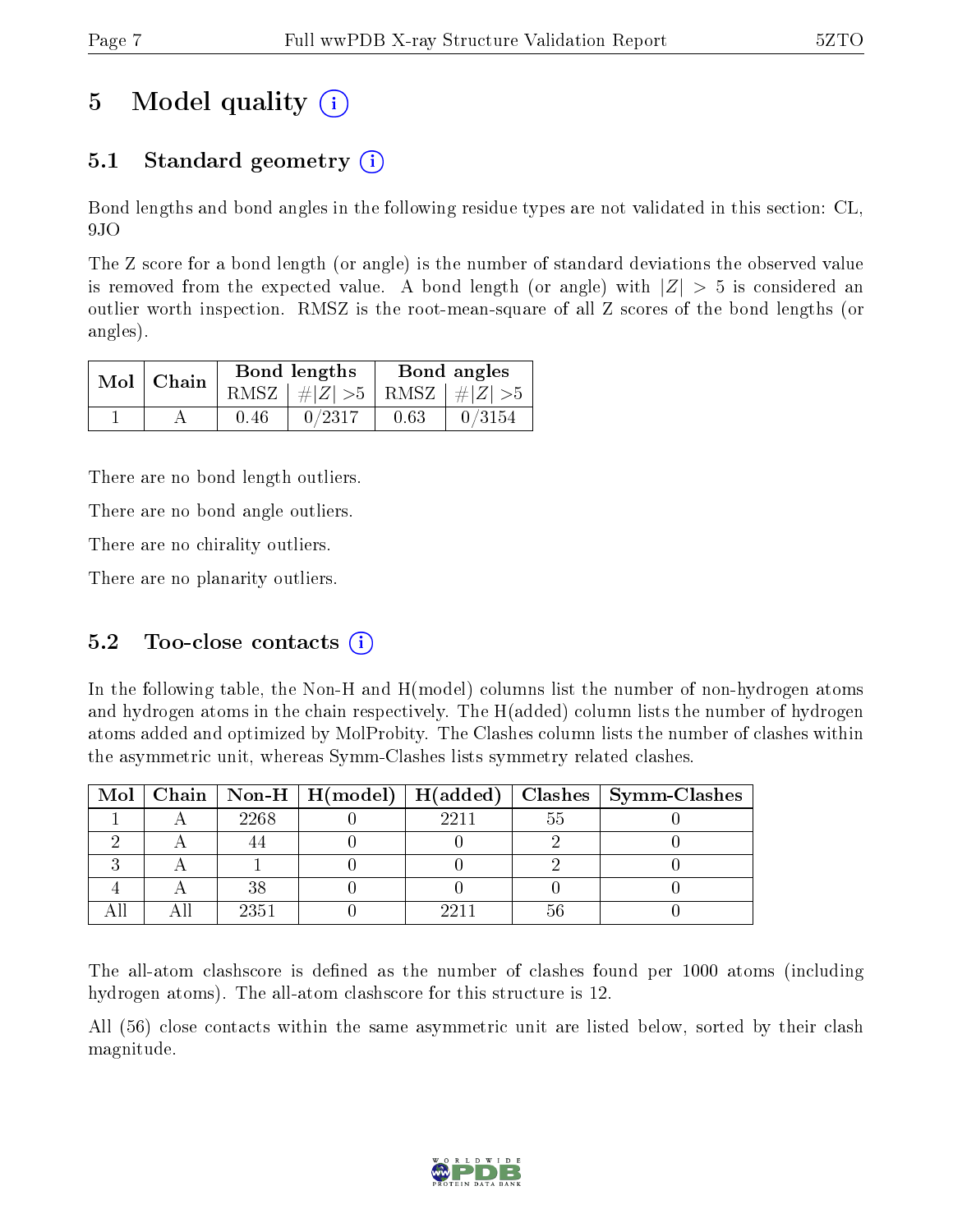| Atom-1                          | Atom-2              | Interatomic      | Clash           |
|---------------------------------|---------------------|------------------|-----------------|
|                                 |                     | distance $(\AA)$ | overlap $(\AA)$ |
| $1: A:918: ILE: \overline{CG2}$ | 1: A:919: PRO:HD2   | 1.40             | 1.51            |
| 1: A:918: ILE: HG22             | 1: A:919: PRO:HD2   | 1.23             | 1.15            |
| 1: A:918: ILE: CG2              | 1: A:919: PRO:CD    | 2.28             | 1.11            |
| 1:A:918:ILE:HG23                | 1: A:919: PRO:HD2   | 1.09             | 1.04            |
| 1: A:918: ILE: HG23             | 1: A:919: PRO:CD    | 1.86             | 1.04            |
| 1: A:919: PRO:HG2               | 1:A:922:GLU:CB      | 2.01             | 0.90            |
| 1:A:795:PHE:HB2                 | 1:A:845:VAL:HG22    | 1.55             | 0.89            |
| 1:A:918:ILE:HG22                | 1: A:919: PRO:CD    | 1.98             | 0.89            |
| 1: A:991: SER: HB3              | 1:A:994:ASP:HB2     | 1.59             | 0.84            |
| 1:A:834:VAL:HG12                | 1:A:893:HIS:CD2     | 2.21             | 0.75            |
| 1: A:829: GLU:HG3               | 1: A:893: HIS: ND1  | 2.06             | 0.71            |
| 1: A:827:TYR:OH                 | 1:A:831:ARG:NH2     | 2.26             | 0.69            |
| 1: A:747:LEU:HB2                | 1: A:785:THR:CG2    | 2.25             | 0.67            |
| 1: A:892:THR:HG23               | 1:A:895:SER:H       | 1.63             | 0.63            |
| 1: A:732: ILE: HD13             | 1:A:739:LYS:HG2     | 1.80             | 0.62            |
| 1: A:887:LEU:HD11               | 1: A:924: SER:OG    | 2.00             | 0.61            |
| 1: A:879: LYS: HG3              | 3:A:1102:CL:CL      | 2.38             | 0.60            |
| 1:A:835:HIS:CD2                 | 1: A:856:PHE:HB3    | 2.39             | 0.58            |
| 1:A:888:HIS:CB                  | 1:A:890:ILE:HD13    | 2.34             | 0.58            |
| 1:A:747:LEU:HB2                 | 1: A:785:THR:HG21   | 1.86             | 0.57            |
| 1:A:747:LEU:HB2                 | 1: A:785:THR:HG23   | 1.87             | 0.56            |
| 1:A:1008:ASP:OD1                | 1:A:1009:ASP:N      | 2.39             | 0.55            |
| 1: A:879: LYS: HE2              | 1: A:923: ILE: HD11 | 1.88             | 0.55            |
| 1: A:878: ILE: HA               | 1: A:881: MET:SD    | 2.46             | 0.55            |
| 1:A:919:PRO:CG                  | 1:A:922:GLU:CB      | 2.83             | 0.54            |
| 1: A:931: GLU:O                 | 1:A:932:ARG:NH2     | 2.36             | 0.53            |
| 1: A:991: SER:O                 | 1: A:994: ASP: N    | 2.42             | 0.52            |
| 1:A:731:TRP:CZ2                 | 1:A:733:PRO:HG3     | 2.44             | 0.52            |
| 1:A:802:VAL:HA                  | 1:A:809:ILE:CD1     | 2.42             | 0.50            |
| $1:A:883:L\overline{EU:HD21}$   | 1:A:953:ILE:HG23    | 1.93             | 0.49            |
| 1: A:829: GLU:HG3               | 1:A:893:HIS:CE1     | 2.48             | 0.48            |
| 1:A:933:LEU:O                   | 1: A:944: TYR: OH   | 2.27             | 0.48            |
| 1: A: 888: HIS: HB2             | 1: A:890: ILE: HD13 | 1.95             | 0.47            |
| 1:A:887:LEU:N                   | 1: A:887:LEU:HD13   | 2.29             | 0.47            |
| 1: A:747:LEU:HD23               | 1: A:785:THR:HG23   | 1.95             | 0.47            |
| 1: A:777:LEU:HD11               | 1: A:788:LEU:HD22   | 1.97             | 0.46            |
| 1:A:888:HIS:HB3                 | 1:A:890:ILE:HD13    | 1.97             | 0.46            |
| 1: A:824: GLY:HA3               | 1: A:853: ILE: HD12 | 1.98             | 0.45            |
| 1:A:1009:ASP:C                  | 1:A:1009:ASP:OD1    | 2.54             | 0.45            |
| 1:A:731:TRP:CE2                 | 1:A:733:PRO:HG3     | 2.52             | 0.44            |
| 1:A:892:THR:H                   | 1: A:895: SER:HB3   | 1.83             | 0.44            |
| 1:A:926:ILE:HG23                | 1:A:931:GLU:HB3     | 1.99             | 0.44            |

Continued on next page...

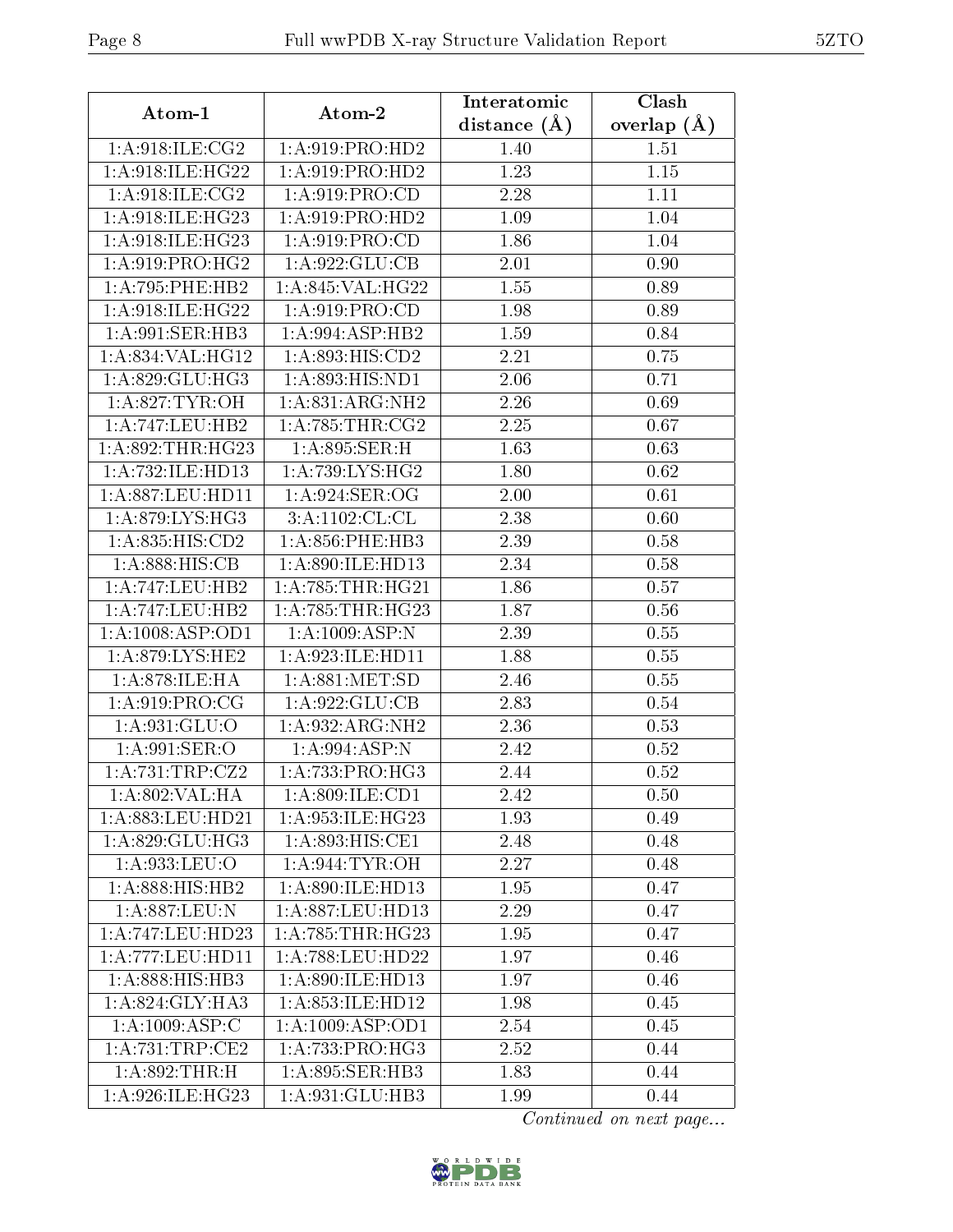| Atom-1              | Atom-2               | Interatomic    | Clash         |
|---------------------|----------------------|----------------|---------------|
|                     |                      | distance $(A)$ | overlap $(A)$ |
| 1: A:793:MET:O      | 2:A:1101:9JO:NBA     | 2.51           | 0.44          |
| 1: A:885: SER:O     | 1: A:889: ARG: HA    | 2.18           | 0.42          |
| 1: A:882: ALA:HA    | 1: A:898:TRP:CD2     | 2.55           | 0.42          |
| 1:A:795:PHE:HB2     | 1: A:845: VAL:CG2    | 2.39           | 0.42          |
| 1: A: 751: THE:HG23 | 1: A:756: ASN:OD1    | 2.20           | 0.42          |
| 1:A:763:ALA:HB2     | 1: A:788:LEU:HD21    | 2.02           | 0.42          |
| 1: A:806: LYS: HG3  | 1: A:910: PHE:CG     | 2.55           | 0.42          |
| 1: A:960: LYS:O     | 1: A:963: GLU:N      | 2.50           | 0.41          |
| 1: A:848: PRO:HG2   | 1: A:990: PRO:O      | 2.20           | 0.41          |
| 1: A:884: GLU:OE1   | 1:A:884:GLU:N        | 2.50           | 0.41          |
| 1: A:854:THR:OG1    | 1:A:855:ASP:N        | 2.54           | 0.41          |
| 2:A:1101:9JO:N3     | 2: A: 1101: 9JO: CAK | 2.84           | 0.41          |
| 1:A:877:PRO:HA      | 3:A:1102:CL:CL       | 2.58           | 0.41          |
| 1: A:935: GLN: HA   | 1: A:944:TYR:CE1     | 2.56           | 0.40          |

Continued from previous page...

There are no symmetry-related clashes.

### 5.3 Torsion angles (i)

#### 5.3.1 Protein backbone  $(i)$

In the following table, the Percentiles column shows the percent Ramachandran outliers of the chain as a percentile score with respect to all X-ray entries followed by that with respect to entries of similar resolution.

The Analysed column shows the number of residues for which the backbone conformation was analysed, and the total number of residues.

| Mol   Chain | $\boldsymbol{\mathrm{Analysed}}$        | Favoured   Allowed   Outliers   Percentiles |  |                                                          |
|-------------|-----------------------------------------|---------------------------------------------|--|----------------------------------------------------------|
|             | $286/331(86\%)$   273 (96\%)   13 (4\%) |                                             |  | $\begin{array}{ c c c }\n\hline\n100 & 100\n\end{array}$ |

There are no Ramachandran outliers to report.

#### 5.3.2 Protein sidechains  $(i)$

In the following table, the Percentiles column shows the percent sidechain outliers of the chain as a percentile score with respect to all X-ray entries followed by that with respect to entries of similar resolution.

The Analysed column shows the number of residues for which the sidechain conformation was analysed, and the total number of residues.

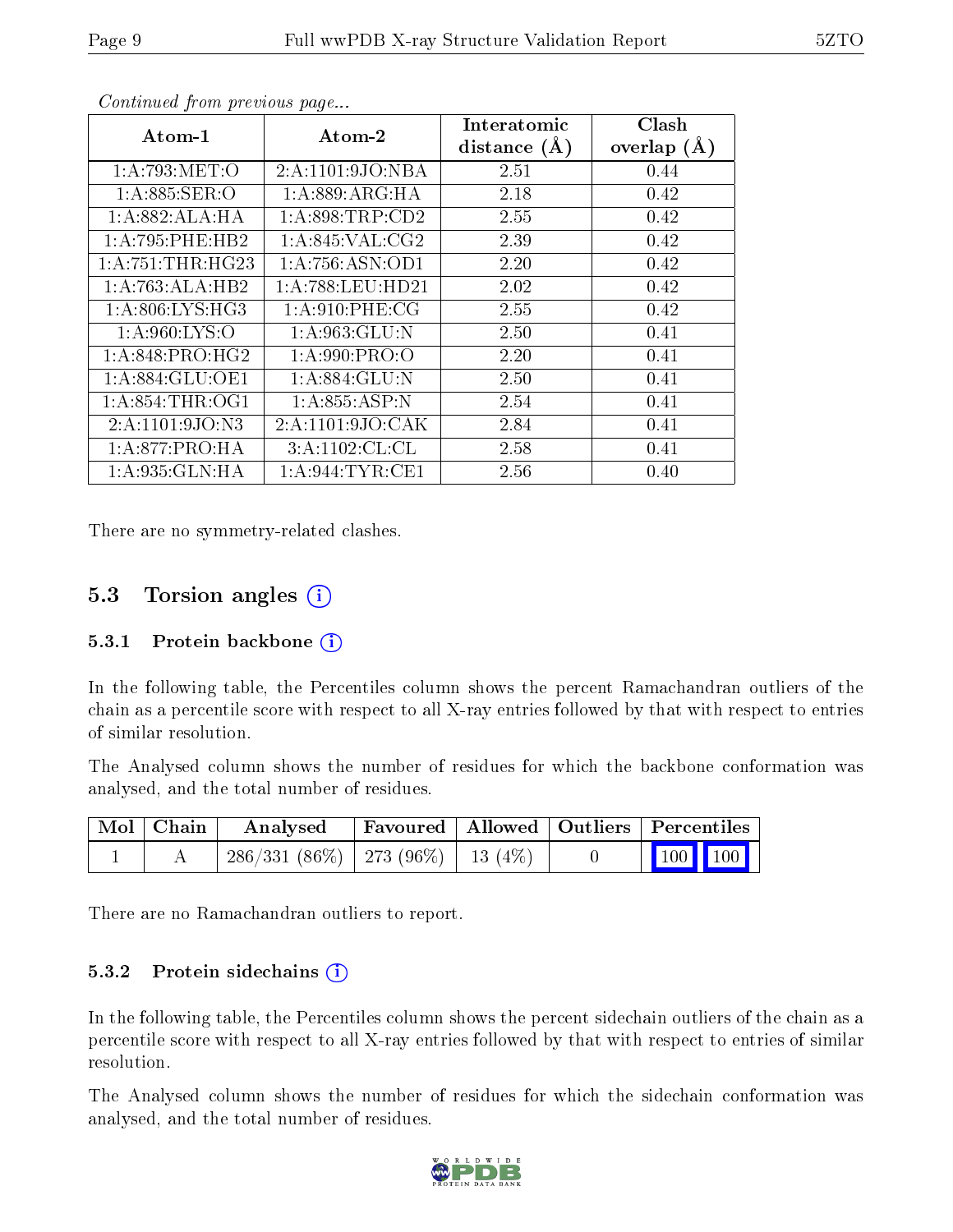| Mol   Chain | Analysed                                           |  | Rotameric   Outliers   Percentiles |  |
|-------------|----------------------------------------------------|--|------------------------------------|--|
|             | $242/288$ (84\%)   225 (93\%)   17 (7\%)   15   23 |  |                                    |  |

All (17) residues with a non-rotameric sidechain are listed below:

| Mol            | Chain              | $\operatorname{Res}% \left( \mathcal{N}\right) \equiv\operatorname{Res}(\mathcal{N}_{0})\cap\mathcal{N}_{1}$ | <b>Type</b>                    |
|----------------|--------------------|--------------------------------------------------------------------------------------------------------------|--------------------------------|
| $\overline{1}$ | А                  | 707                                                                                                          | LEU                            |
| $\mathbf{1}$   | $\overline{A}$     | 720                                                                                                          | <b>SER</b>                     |
| $\mathbf{1}$   | $\overline{\rm A}$ | 732                                                                                                          | ILE                            |
| $\mathbf 1$    | $\overline{A}$     | 776                                                                                                          | ARG                            |
| $\mathbf 1$    | $\overline{\rm A}$ | 777                                                                                                          | LEU                            |
| $\mathbf{1}$   | $\overline{\rm A}$ | 784                                                                                                          | <b>SER</b>                     |
| $\mathbf{1}$   | $\overline{\rm A}$ | 790                                                                                                          | MET                            |
| $\mathbf 1$    | $\overline{A}$     | 833                                                                                                          | LEU                            |
| $\mathbf{1}$   | $\bf{A}$           | 845                                                                                                          | <b>VAL</b>                     |
| $\overline{1}$ | $\overline{\rm A}$ | 887                                                                                                          | LEU                            |
| $\mathbf 1$    | $\overline{A}$     | 921                                                                                                          | ${\rm SER}$                    |
| $\mathbf 1$    | $\overline{\rm A}$ | 962                                                                                                          | $\overline{\text{A}}\text{RG}$ |
| $\mathbf{1}$   | $\overline{A}$     | 967                                                                                                          | $\overline{\mathrm{GLU}}$      |
| $\overline{1}$ | $\overline{\rm A}$ | 994                                                                                                          | <b>ASP</b>                     |
| $\overline{1}$ | $\overline{\rm A}$ | 997                                                                                                          | PHE                            |
| 1              | $\overline{A}$     | 1007                                                                                                         | $\operatorname{MET}$           |
| 1              | А                  | 1009                                                                                                         | ASP                            |

Some sidechains can be flipped to improve hydrogen bonding and reduce clashes. All (1) such sidechains are listed below:

| Mol | Chain   Res |     | 'Type |
|-----|-------------|-----|-------|
|     |             | 849 |       |

#### 5.3.3 RNA (i)

There are no RNA molecules in this entry.

#### 5.4 Non-standard residues in protein, DNA, RNA chains (i)

There are no non-standard protein/DNA/RNA residues in this entry.

#### 5.5 Carbohydrates (i)

There are no carbohydrates in this entry.

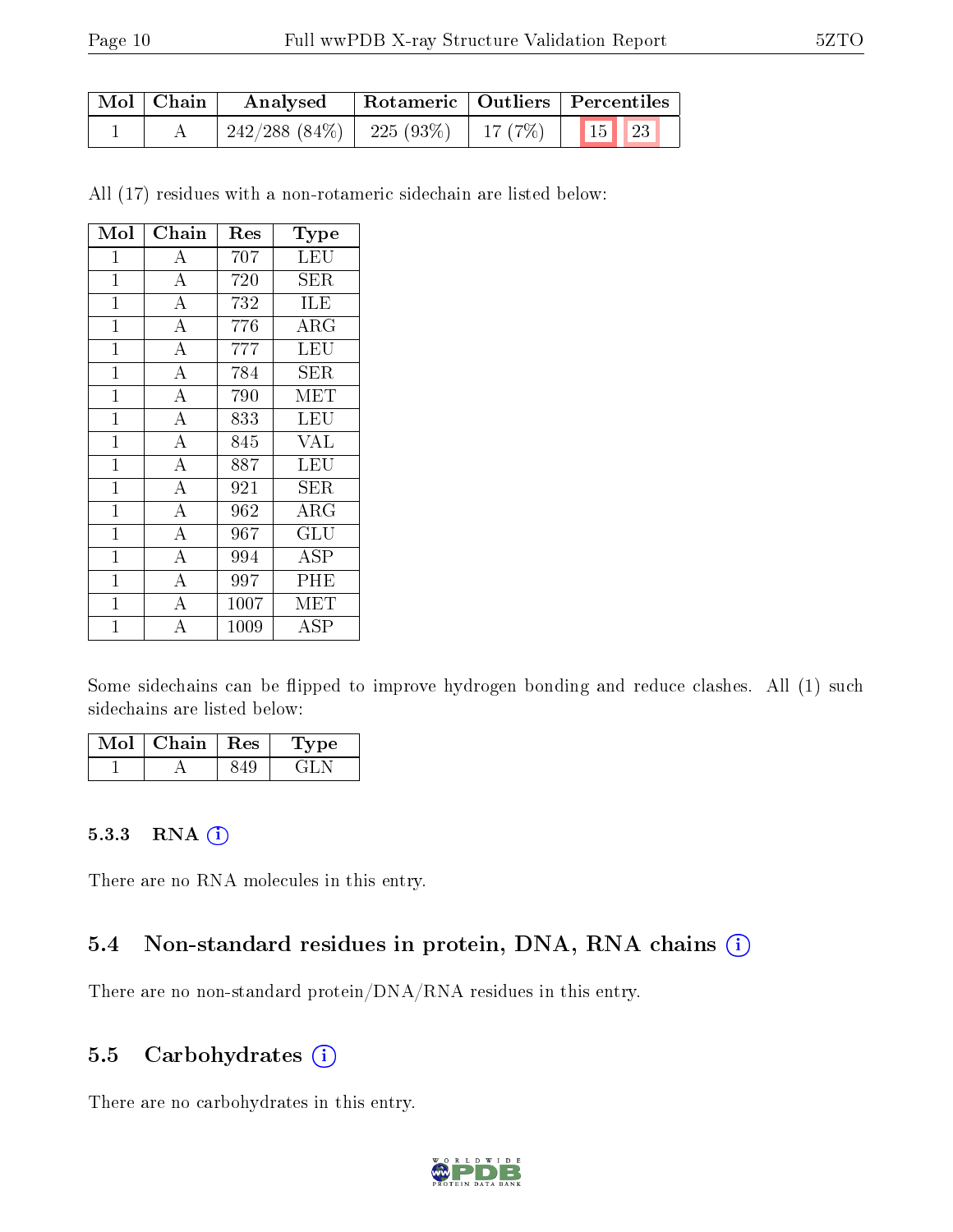### 5.6 Ligand geometry (i)

Of 2 ligands modelled in this entry, 1 is monoatomic - leaving 1 for Mogul analysis.

In the following table, the Counts columns list the number of bonds (or angles) for which Mogul statistics could be retrieved, the number of bonds (or angles) that are observed in the model and the number of bonds (or angles) that are defined in the Chemical Component Dictionary. The Link column lists molecule types, if any, to which the group is linked. The Z score for a bond length (or angle) is the number of standard deviations the observed value is removed from the expected value. A bond length (or angle) with  $|Z| > 2$  is considered an outlier worth inspection. RMSZ is the root-mean-square of all Z scores of the bond lengths (or angles).

| Mol | Type | $\mid$ Chain $\mid$ | $\operatorname{Res}$ | $\perp$ Link             |                              | <b>Bond lengths</b> |                 |          | Bond angles    |            |
|-----|------|---------------------|----------------------|--------------------------|------------------------------|---------------------|-----------------|----------|----------------|------------|
|     |      |                     |                      |                          | $\sqrt{\rm \textit{counts}}$ | RMSZ                | $\pm  Z  > 2$ . | Counts   | $+$ RMSZ $+$   | Z ><br>-#1 |
|     | 9JC  |                     | .101                 | $\overline{\phantom{0}}$ | 47,49,49                     | 2.46                | 13(27%)         | 62,70,70 | $\boxed{2.49}$ | $25(40\%)$ |

In the following table, the Chirals column lists the number of chiral outliers, the number of chiral centers analysed, the number of these observed in the model and the number defined in the Chemical Component Dictionary. Similar counts are reported in the Torsion and Rings columns. '-' means no outliers of that kind were identified.

|             |            |        | $\mid$ Mol $\mid$ Type $\mid$ Chain $\mid$ Res $\mid$ Link $\mid$ Chirals $\mid$ Torsions | $\mathbf{Rings}$ |
|-------------|------------|--------|-------------------------------------------------------------------------------------------|------------------|
| $\vert$ 9JO | $\pm 1101$ | $\sim$ | $\frac{2}{22/22/58/58}$   0/6/6/6                                                         |                  |

 $\mathrm{Mol}\mid\mathrm{Chain}\mid\mathrm{Res}\mid\mathrm{Type}\mid\mathrm{\;\;Atoms\;\;}\mid\mathrm{\;Z}\mid\mathrm{Observed}(\mathrm{A})\mid\mathrm{Ideal}(\mathrm{A})$ 2 | A | 1101 | 9JO | CAC-NBO | -7.61 | 1.29 | 1.46 2 | A | 1101 | 9JO | CBD-NBQ | 6.85 | 1.46 | 1.37 2 | A | 1101 | 9JO | CBC-NBB | 6.46 | 1.47 | 1.34 2 | A | 1101 | 9JO | C2-NBA | 5.80 | 1.48 | 1.36 2 | A | 1101 | 9JO | CBG-NBA | 3.87 | 1.49 | 1.40 2 | A | 1101 | 9JO | CAT-NBO | -3.50 | 1.38 | 1.46 2 | A | 1101 | 9JO | CBJ-NBP | 3.36 | 1.48 | 1.41 2 | A | 1101 | 9JO | CAU-NBO | -3.17 | 1.39 | 1.46 2 | A | 1101 | 9JO | C6-C5 | 3.06 | 1.44 | 1.37 2 | A | 1101 | 9JO | CBK-NBQ | 2.68 | 1.47 | 1.44 2 | A | 1101 | 9JO | CBF-CL1 | 2.35 | 1.79 | 1.73 2 | A | 1101 | 9JO | OAE-CBD | -2.18 | 1.18 | 1.22 2 | A | 1101 | 9JO | C5-C4 | -2.08 | 1.38 | 1.42

All (13) bond length outliers are listed below:

All (25) bond angle outliers are listed below:

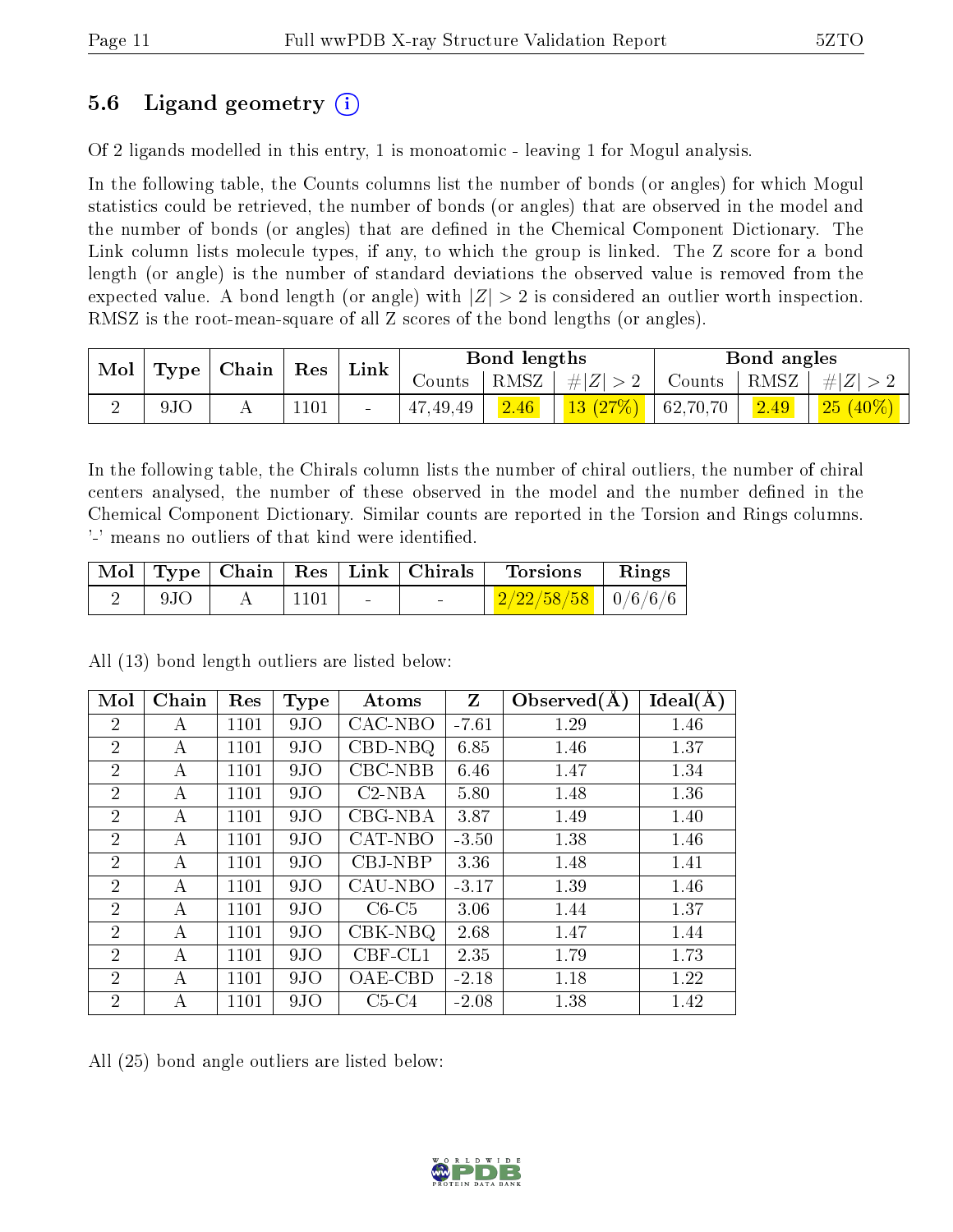| Mol            | Chain    | Res  | <b>Type</b> | Atoms                            | $\mathbf{Z}$ | Observed $(°)$      | Ideal $(°)$ |
|----------------|----------|------|-------------|----------------------------------|--------------|---------------------|-------------|
| $\overline{2}$ | A        | 1101 | 9JO         | CAU-NBO-CAT                      | 8.80         | 121.82              | 109.52      |
| $\overline{2}$ | $\bf{A}$ | 1101 | 9JO         | $C5-CAX-NBQ$                     | 5.79         | 118.70              | 109.76      |
| $\overline{2}$ | $\bf{A}$ | 1101 | 9JO         | $N1-C2-N3$                       | $-4.55$      | 122.24              | 126.55      |
| $\overline{2}$ | $\bf{A}$ | 1101 | 9JO         | CAW-CAU-NBO                      | 4.45         | 115.83              | 110.80      |
| $\overline{2}$ | $\bf{A}$ | 1101 | 9JO         | CBN-NBR-CBD                      | 4.44         | 123.91              | 117.33      |
| $\overline{2}$ | $\bf{A}$ | 1101 | 9JO         | CAS-CBN-NBR                      | $-4.33$      | $100.\overline{85}$ | 112.27      |
| $\overline{2}$ | $\bf{A}$ | 1101 | 9JO         | CBE-CBJ-NBP                      | 4.25         | 122.55              | 118.78      |
| $\overline{2}$ | $\bf{A}$ | 1101 | 9JO         | $C5-C6-N1$                       | $-4.00$      | 117.15              | 123.82      |
| $\overline{2}$ | $\bf{A}$ | 1101 | 9JO         | CAW-NBP-CAV                      | $-3.55$      | 103.67              | 111.52      |
| $\overline{2}$ | $\bf{A}$ | 1101 | 9JO         | $C6-N1-C2$                       | 3.55         | 121.24              | 115.88      |
| $\overline{2}$ | $\bf{A}$ | 1101 | 9JO         | CAV-CAT-NBO                      | 3.35         | 114.58              | 110.80      |
| $\overline{2}$ | $\bf{A}$ | 1101 | 9JO         | C4-NBR-CBD                       | $-3.32$      | 119.03              | 122.20      |
| $\overline{2}$ | $\bf{A}$ | 1101 | 9JO         | CAL-CBJ-NBP                      | $-3.18$      | 117.24              | 122.30      |
| $\overline{2}$ | $\bf{A}$ | 1101 | 9JO         | $C6-C5-C4$                       | 2.90         | 119.57              | 115.66      |
| $\overline{2}$ | $\bf{A}$ | 1101 | 9JO         | CAW-NBP-CBJ                      | 2.83         | 122.97              | 116.27      |
| $\overline{2}$ | $\bf{A}$ | 1101 | 9JO         | $CAQ$ - $CBM$ - $\overline{NBB}$ | $-2.77$      | 104.83              | 110.56      |
| $\overline{2}$ | $\bf{A}$ | 1101 | 9JO         | CAQ-CBM-CAP                      | 2.77         | 115.61              | 110.82      |
| $\overline{2}$ | $\bf{A}$ | 1101 | 9JO         | <b>CAR-CBN-NBR</b>               | 2.64         | 119.23              | 112.27      |
| $\overline{2}$ | $\bf{A}$ | 1101 | 9JO         | CAN-CBE-CBJ                      | 2.60         | 119.99              | 117.12      |
| $\overline{2}$ | $\bf{A}$ | 1101 | 9JO         | CAQ-CAS-CBN                      | 2.53         | 115.05              | 109.81      |
| $\overline{2}$ | $\bf{A}$ | 1101 | 9JO         | CAC-NBO-CAU                      | 2.43         | 114.29              | 110.66      |
| $\overline{2}$ | A        | 1101 | 9JO         | CAP-CBM-NBB                      | $-2.29$      | 105.82              | 110.56      |
| $\overline{2}$ | $\bf{A}$ | 1101 | 9JO         | CAS-CAQ-CBM                      | 2.25         | 113.97              | 111.48      |
| $\overline{2}$ | $\bf{A}$ | 1101 | 9JO         | CAX-NBQ-CBK                      | 2.09         | 119.87              | 116.31      |
| $\overline{2}$ | $\bf{A}$ | 1101 | 9JO         | OAE-CBD-NBQ                      | $-2.06$      | 119.44              | 122.22      |

There are no chirality outliers.

All (2) torsion outliers are listed below:

| $Mol$   Chain | Res  | Type | Atoms           |
|---------------|------|------|-----------------|
|               | 1101 | 9.IO | CAA-CAO-CBC-OAD |
|               |      | 9.IO | CAA-CAO-CBC-NBB |

There are no ring outliers.

1 monomer is involved in 2 short contacts:

|  |             | Mol   Chain   Res   Type   Clashes   Symm-Clashes |
|--|-------------|---------------------------------------------------|
|  | $1101 + 9J$ |                                                   |

The following is a two-dimensional graphical depiction of Mogul quality analysis of bond lengths, bond angles, torsion angles, and ring geometry for all instances of the Ligand of Interest. In addition, ligands with molecular weight  $> 250$  and outliers as shown on the validation Tables will

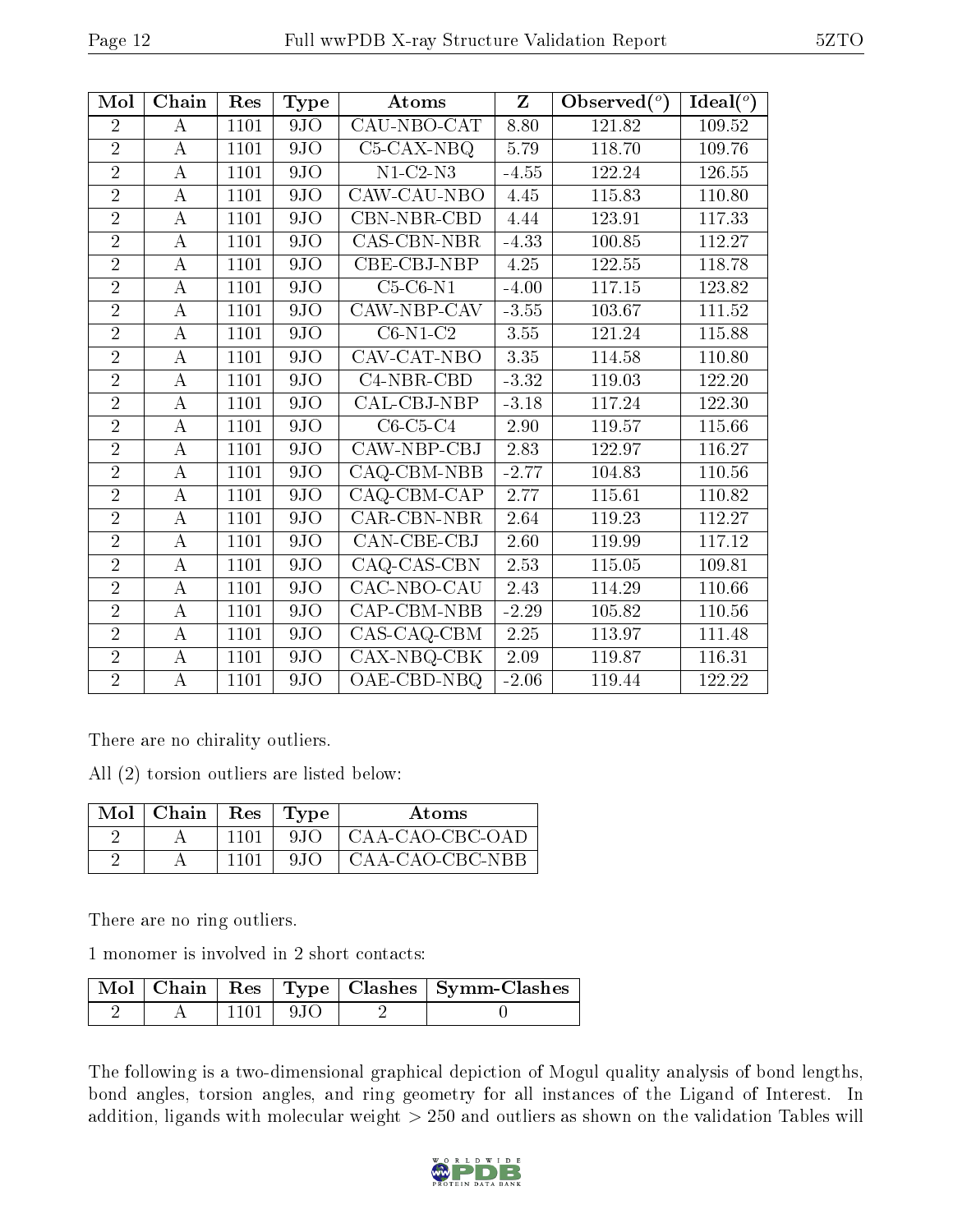also be included. For torsion angles, if less then 5% of the Mogul distribution of torsion angles is within 10 degrees of the torsion angle in question, then that torsion angle is considered an outlier. Any bond that is central to one or more torsion angles identified as an outlier by Mogul will be highlighted in the graph. For rings, the root-mean-square deviation (RMSD) between the ring in question and similar rings identified by Mogul is calculated over all ring torsion angles. If the average RMSD is greater than 60 degrees and the minimal RMSD between the ring in question and any Mogul-identified rings is also greater than 60 degrees, then that ring is considered an outlier. The outliers are highlighted in purple. The color gray indicates Mogul did not find sufficient equivalents in the CSD to analyse the geometry.



#### 5.7 [O](https://www.wwpdb.org/validation/2017/XrayValidationReportHelp#nonstandard_residues_and_ligands)ther polymers (i)

There are no such residues in this entry.

### 5.8 Polymer linkage issues (i)

There are no chain breaks in this entry.

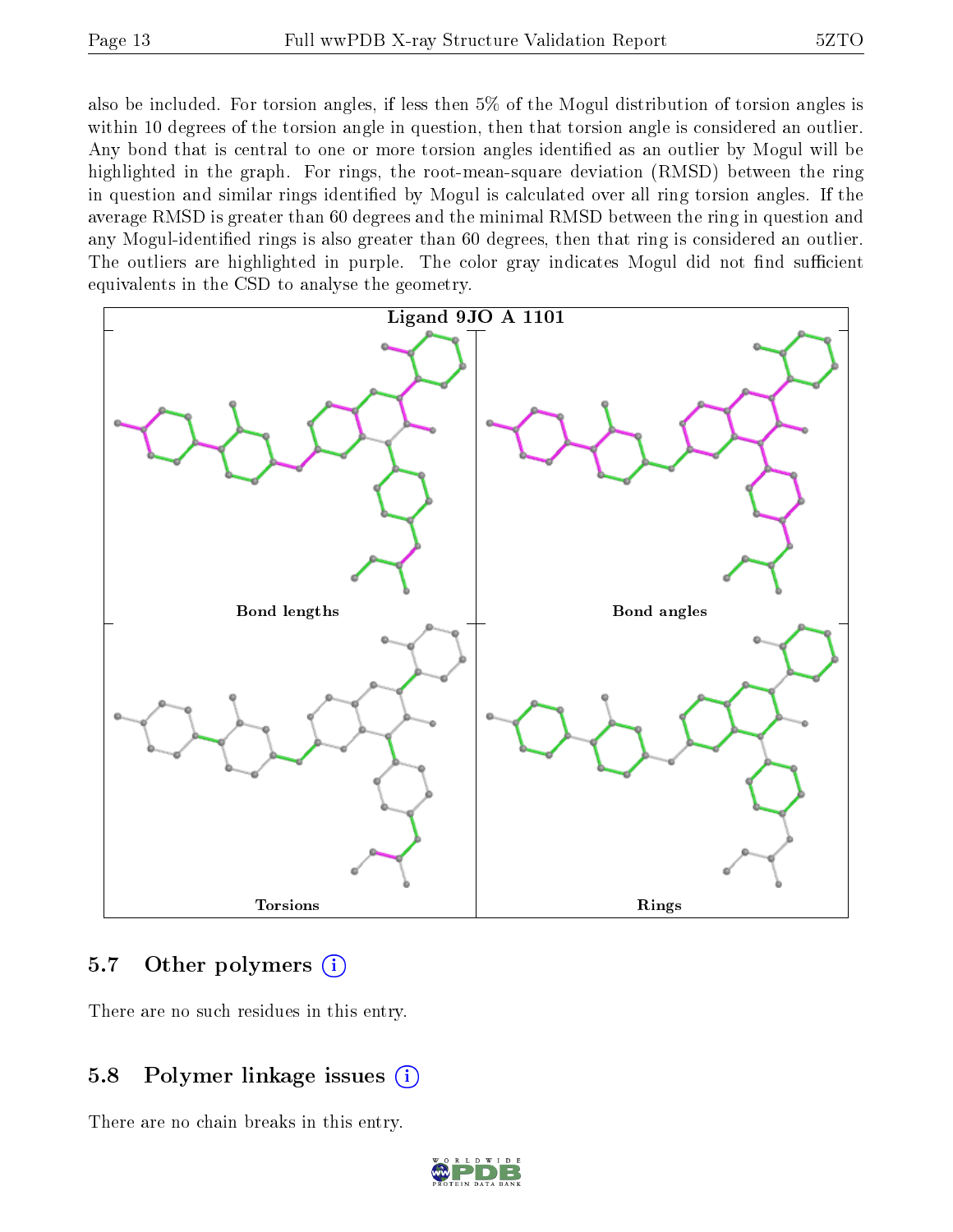## 6 Fit of model and data  $\circ$

## 6.1 Protein, DNA and RNA chains (i)

In the following table, the column labelled  $#RSRZ>2'$  contains the number (and percentage) of RSRZ outliers, followed by percent RSRZ outliers for the chain as percentile scores relative to all X-ray entries and entries of similar resolution. The OWAB column contains the minimum, median,  $95<sup>th</sup>$  percentile and maximum values of the occupancy-weighted average B-factor per residue. The column labelled  $Q< 0.9$  lists the number of (and percentage) of residues with an average occupancy less than 0.9.

| Mol   Chain | Analysed      | $ \langle \mathrm{RSRZ}\rangle $ | $\rm \#RSRZ{>}2$ |  |  | $\text{OWAB}(\text{A}^2) \mid \text{Q}<0.9$ |  |
|-------------|---------------|----------------------------------|------------------|--|--|---------------------------------------------|--|
|             | 294/331 (88%) | $\sim 0.25$                      |                  |  |  | 12 (4\%)   37   33   41, 62, 95, 104        |  |

All (12) RSRZ outliers are listed below:

| Mol | Chain        | Res  | Type       | <b>RSRZ</b> |
|-----|--------------|------|------------|-------------|
| 1   | A            | 919  | PRO        | 3.6         |
| 1   | A            | 993  | $\rm THR$  | 3.5         |
| 1   | A            | 986  | $\rm{ARG}$ | 2.6         |
| 1   | А            | 883  | LEU        | 2.6         |
| 1   | A            | 888  | НIS        | 2.5         |
| 1   | А            | 921  | SER        | 2.5         |
| 1   | $\mathbf{A}$ | 887  | LEU        | 2.4         |
| 1   | А            | 785  | THR        | 2.2         |
| 1   | А            | 1017 | LEU        | 2.1         |
| 1   | А            | 722  | ALA        | 2.1         |
| 1   | A            | 890  | ЩE         | 2.1         |
| 1   |              | 927  | LEU        | 2.0         |

### 6.2 Non-standard residues in protein, DNA, RNA chains  $(i)$

There are no non-standard protein/DNA/RNA residues in this entry.

### 6.3 Carbohydrates (i)

There are no carbohydrates in this entry.

## 6.4 Ligands  $(i)$

In the following table, the Atoms column lists the number of modelled atoms in the group and the number defined in the chemical component dictionary. The B-factors column lists the minimum,